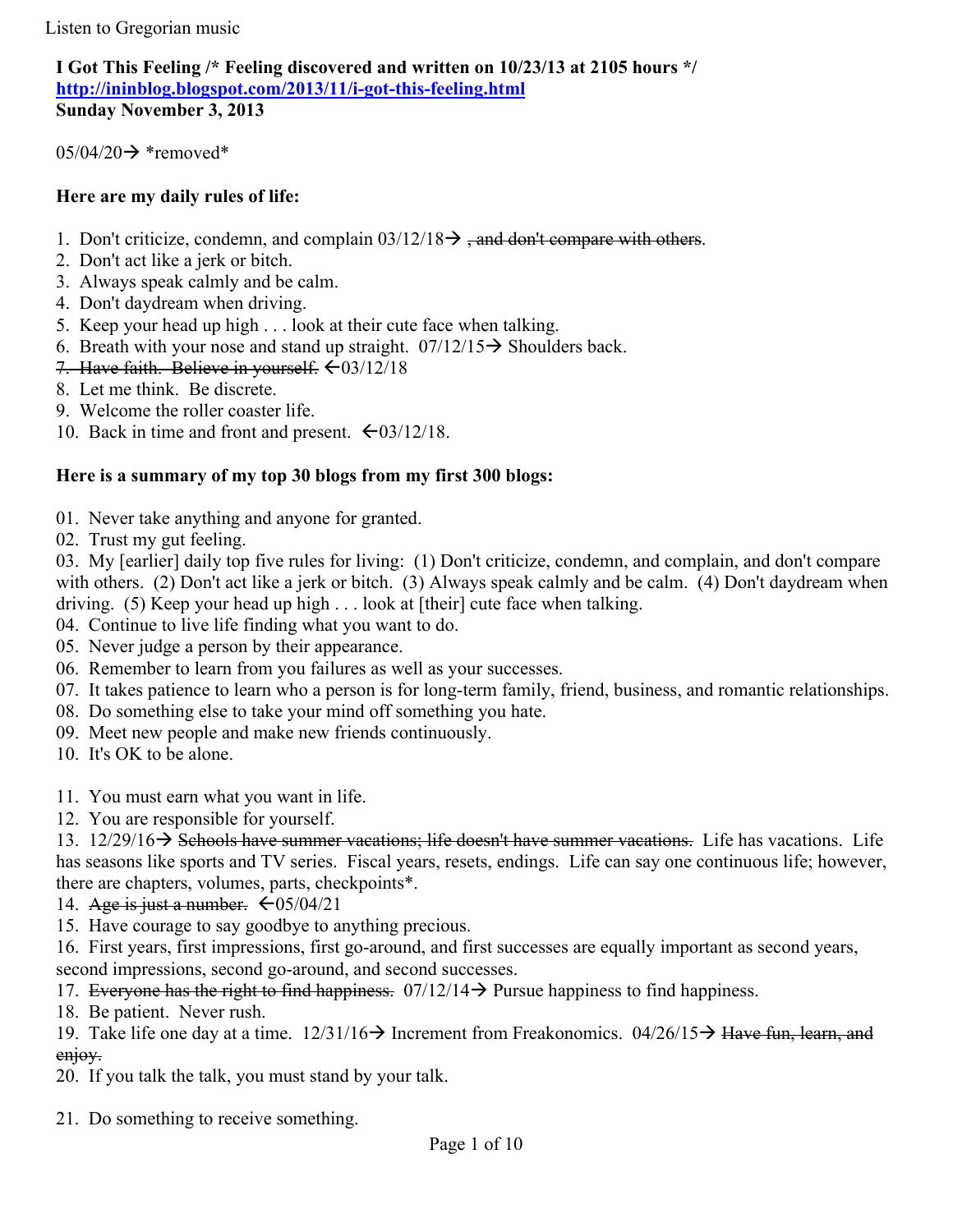- 22. Money is a way to help people, create action, and show appreciation.
- 23. Fight the pain, the suffering, and the struggles to keep living.
- 24. Use your mind to see.
- 25. Time is the ultimate judge.
- 26. Live the present. Live the moment 07/06/15: intelligently.

27. Wait 24 hours for goods or services less than \$100 and 48 hours for greater than \$100 to avoid the urge to splurge.

- 28. Do the little things and they add up in time.
- 29. Life is a marathon, not a sprint.
- 30. When you in a jam, go back to the basics.

## **And here are the lessons I learned at De Anza College:**

- 1. Everyone is human.
- 2. Go with the flow.
- 3. Timing is everything.
- 4. Use it or lose it.

Don't take life for granted such that you never need to review your basics. You remember everything and nothing negative happens to you. That's wrong. There are times in our lives everyone needs to stop and take a breath. Time outs and checkpoints are part of life\*.  $\leftarrow$  12/29/16

Part 7 and the final Top Mistakes. I recap the six parts and the mistakes learned:

1. Always meet new people and make new friends. Always. I never met new people.

- 2. Never take life for granted. I took life for granted.
- 3. Follow a gym workout plan. My workouts were ineffective.
- 4. Read fiction books, any literature. I used to read non-fiction books such as business, investment, and self-help only.
- 5. Life is really not that bad. I criticized, complained, nagged, took my disappointments on others on my life.
- 6. Grow up. I was immature.
- 7. Trivia can be common knowledge. Trivia was too trivial for me.

8. Get out and do something, anything. I had no interest in new experiences, new adventures, and learning something new. Update: My new motto is "get up and do something, anything."

9. Food does make a difference in a person's life. Put effort, love, and sincerity cooking. Food was just food.

10. Never be afraid being wrong. Be assertive my abstract thinking, abstract mind. I was afraid communicating my thoughts being wrong. Vulnerable is okay.  $\leftarrow 05/04/20$ 

11. Be a good guy. I was a nice guy.

- 12. There is no such thing as fate. I believed in fate, letting life came to me.
- 13a. Don't quit after making one mistake. I was discouraged easily.

13b. I learn from my mistakes. I was a person who never made mistakes. I didn't make mistakes because I was scared to try something new.

14. Quit when something is not working out. I was stubborn and arrogant to quit.

15. Never stop learning, even for children on vacation. It was fun, fun, fun during my childhood vacations. No job, no extra activities, very little parent involvement.

16. Trust my gut feeling and intuition. I didn't trust my gut feeling to save me from problems.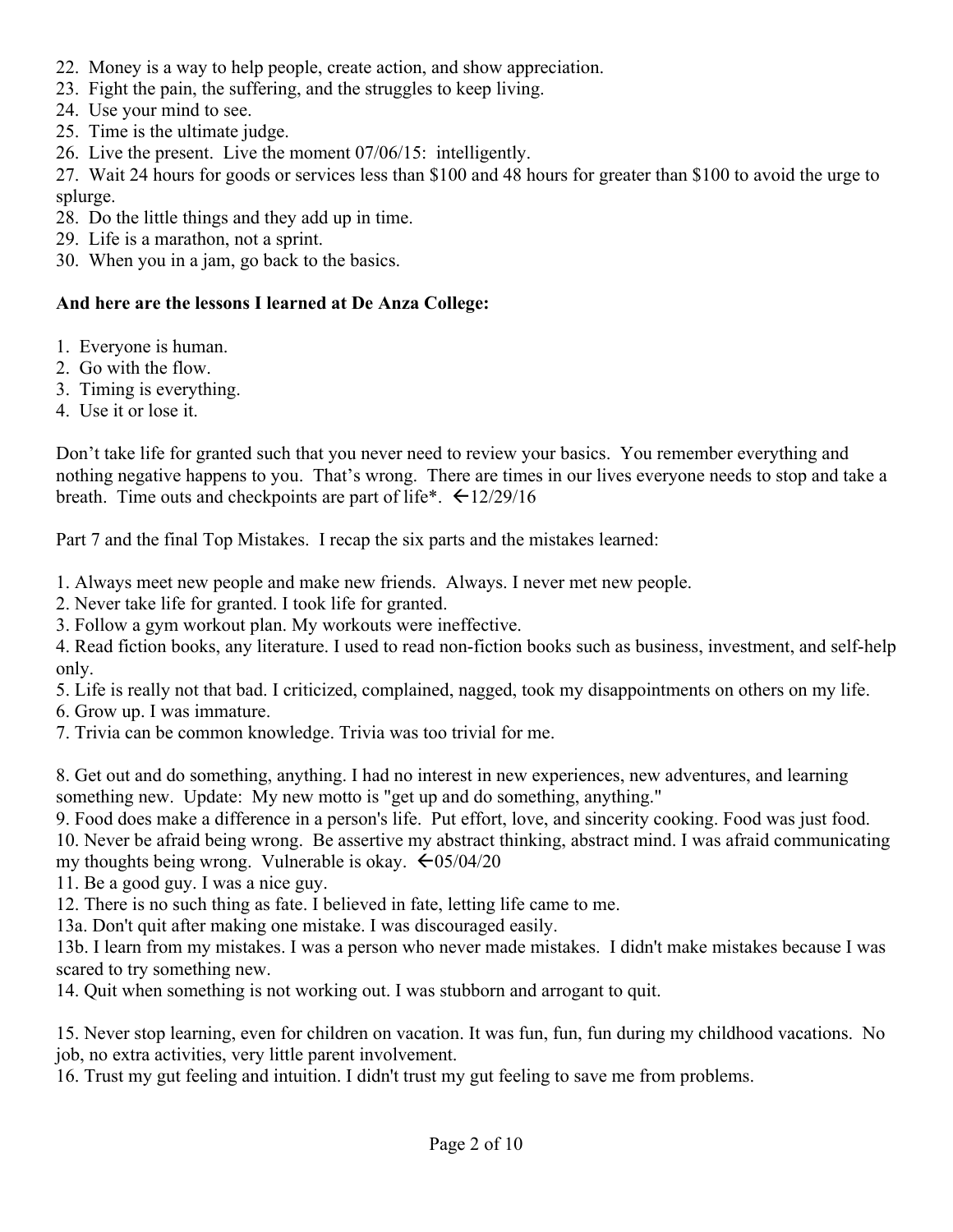17. My humor strength is dry, slow, optimistic, and ha ha non-lol laughing. Never stop improving my humor side. I was serious all the time because I afraid to be funny.  $07/12/14 \rightarrow$  Use your intuition making a joke; don't think.  $05/04/20 \rightarrow$  Timing is everything to be funny and not be funny. Too much funny is insecurity.

18. Trust my face, trust my looks. I failed to realize people did recognize my unique face.

19. Talk, socialize and conversation skills. Don't be the quiet guy.

20. Support is important to succeed. I can't do it alone.

21. There is always something new to learn. Don't be a bad-ass, immature.

## **This Is My Leap Of Faith**

**http://ininblog.blogspot.com/2013/10/this-is-my-leap-of-faith.html Wednesday October 9, 2013** 

 $03/12/18 \rightarrow$  \*removed\*

#### **Steve Jobs Said http://ininblog.blogspot.com/2011/12/steve-jobs-said.html Tuesday December 27, 2011**

When you grow up, you tend to get told that the world is the way it is and your life--and your life is just to live inside your world. Try not to bash into the walls too much, try to have a nice family life, have fun, save a little money. That's a very limited life.

Life can be much broader once you discover one simple fact, and that is everything around you that you call life was made up by people that were no smarter than you, and you can change it, you can influence it, you can build your own things that other people can use. Um, once you learn that, you'll never be the same again. (RM: A definition of genius.)  $\leftarrow 05/04/21$ 

# **Do What You Love: Time is Too Short to do Anything Else ...**

Steve Jobs, CEO of Apple Computer and Pixar Animation Studios, delivered a truly inspirational commencement address to some 5,000 Stanford University graduates. Without further adieu, his message:

"I am honored to be with you today at your commencement from one of the finest universities in the world. I never graduated from college. Truth be told, this is the closest I've ever gotten to a college graduation. Today I want to tell you three stories from my life. That's it. No big deal. Just three stories.

## **The First Story is About Connecting the Dots.**

I dropped out of Reed College after the first 6 months, but then stayed around as a drop-in for another 18 months or so before I really quit. So why did I drop out?

It started before I was born. My biological mother was a young, unwed college graduate student, and she decided to put me up for adoption. She felt very strongly that I should be adopted by college graduates, so everything was all set for me to be adopted at birth by a lawyer and his wife.

Except that when I popped out they decided at the last minute that they really wanted a girl. So my parents, who were on a waiting list, got a call in the middle of the night asking: 'We have an unexpected baby boy; do you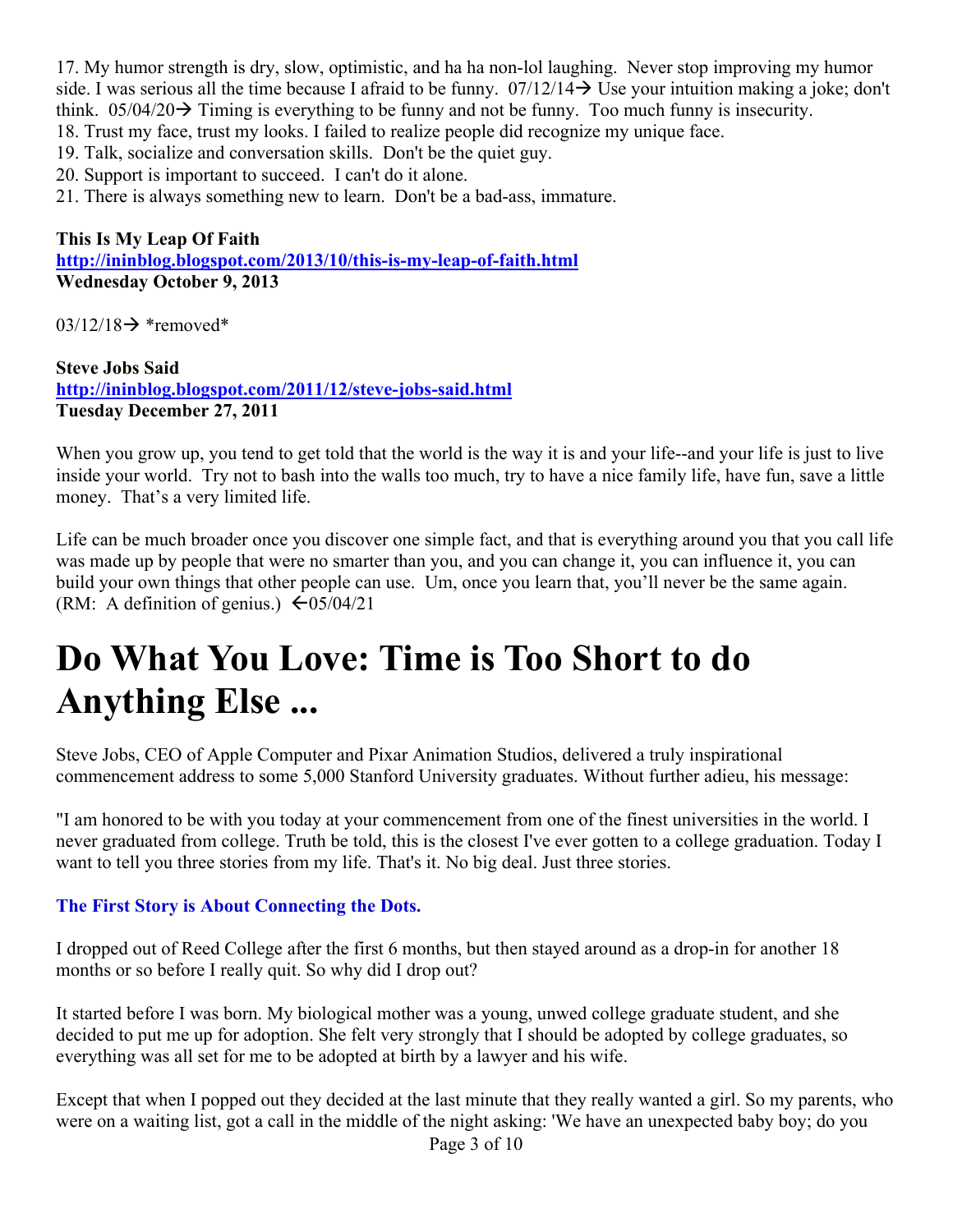want him?' They said: 'Of course.' My biological mother later found out that my mother had never graduated from college and that my father had never graduated from high school. She refused to sign the final adoption papers. She only relented a few months later when my parents promised that I would someday go to college.

And 17 years later I did go to college. But I naively chose a college that was almost as expensive as Stanford, and all of my working-class parents' savings were being spent on my college tuition.

After six months, I couldn't see the value in it. I had no idea what I wanted to do with my life and no idea how college was going to help me figure it out. And here I was spending all of the money my parents had saved their entire life. **So I decided to drop out and trust that it would all work out OK. It was pretty scary at the time, but looking back it was one of the best decisions I ever made.** The minute I dropped out I could stop taking the required classes that didn't interest me, and begin dropping in on the ones that looked interesting.

It wasn't all romantic. I didn't have a dorm room, so I slept on the floor in friends' rooms, I returned coke bottles for the 5¢ deposits to buy food with, and I would walk the 7 miles across town every Sunday night to get one good meal a week at the Hare Krishna temple. I loved it. And much of what I stumbled into by following my curiosity and intuition turned out to be priceless later on. Let me give you one example:

Reed College at that time offered perhaps the best calligraphy instruction in the country. Throughout the campus every poster, every label on every drawer, was beautifully hand calligraphed.

Because I had dropped out and didn't have to take the normal classes, I decided to take a calligraphy class to learn how to do this. I learned about serif and san serif typefaces, about varying the amount of space between different letter combinations, about what makes great typography great. It was beautiful, historical, artistically subtle in a way that science can't capture, and I found it fascinating.

None of this had even a hope of any practical application in my life. But ten years later, when we were designing the first Macintosh computer, it all came back to me. And we designed it all into the Mac. It was the first computer with beautiful typography. If I had never dropped in on that single course in college, the Mac would have never had multiple typefaces or proportionally spaced fonts. And since Windows just copied the Mac, it's likely that no personal computer would have them.

If I had never dropped out, I would have never dropped in on this calligraphy class, and personal computers might not have the wonderful typography that they do. Of course it was impossible to connect the dots looking forward when I was in college. But it was very, very clear looking backwards ten years later.

**Again, you can't connect the dots looking forward; you can only connect them looking backwards.** So you have to trust that the dots will somehow connect in your future. You have to trust in something--your gut, destiny, life, karma, whatever. This approach has never let me down, and it has made all the difference in my life.

## **My Second Story is About Love and Loss.**

I was lucky--I found what I loved to do early in life. Woz and I started Apple in my parents' garage when I was 20. We worked hard, and in 10 years **Apple had grown from just the two of us in a garage into a \$2 billion company with over 4000 employees.** We had just released our finest creation--the Macintosh--a year earlier, and I had just turned 30.

And then I got fired.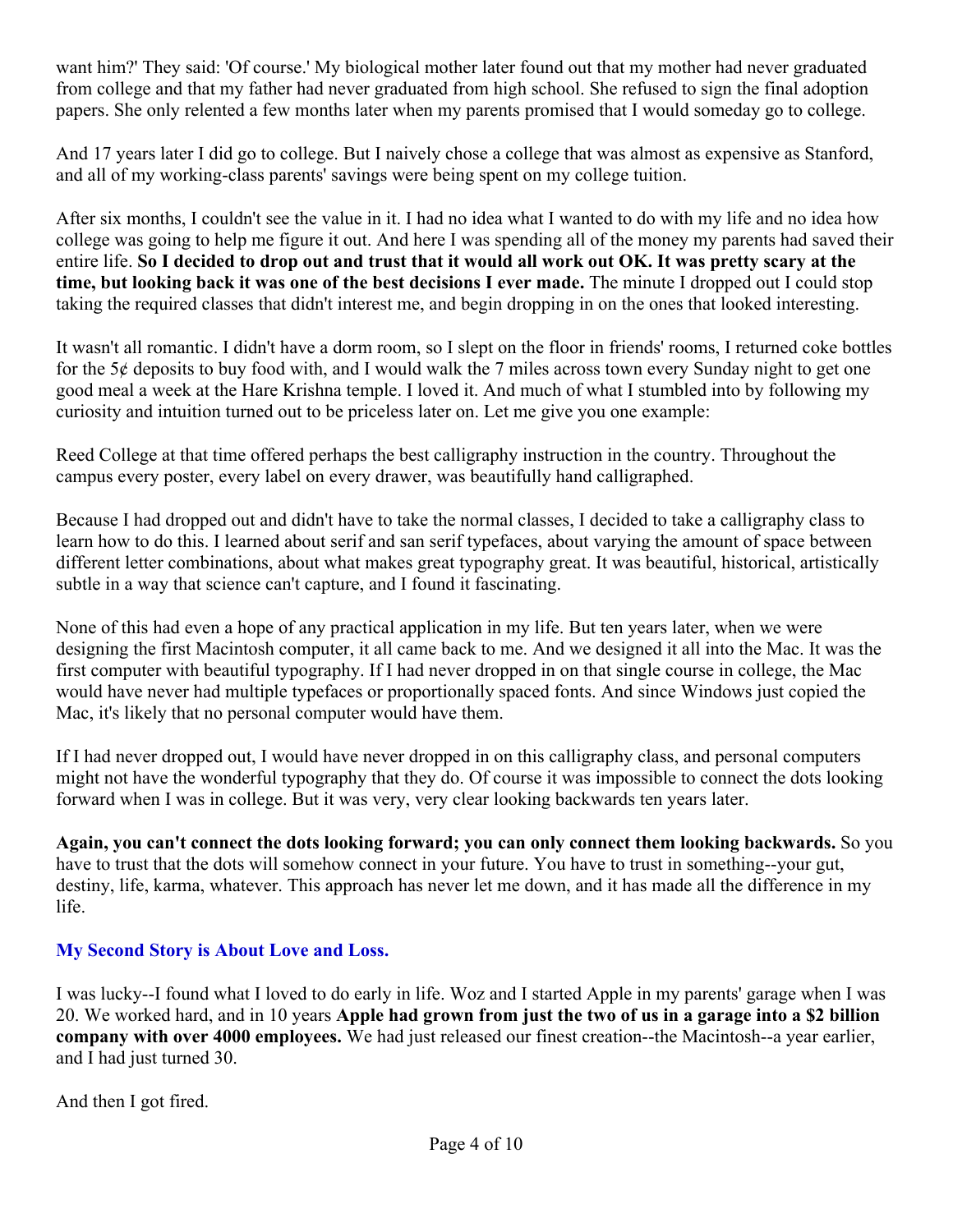How can you get fired from a company you started? Well, as Apple grew we hired someone who I thought was very talented to run the company with me, and for the first year or so things went well. But then our visions of the future began to diverge and eventually we had a falling out. When we did, our Board of Directors sided with him. So at 30 I was out. And very publicly out. What had been the focus of my entire adult life was gone, and it was devastating.

I really didn't know what to do for a few months. I felt that I had let the previous generation of entrepreneurs down--that I had dropped the baton as it was being passed to me.

I met with David Packard and Bob Noyce and tried to apologize for screwing up so badly. I was a very public failure, and I even thought about running away from the valley. But something slowly began to dawn on me--I still loved what I did. The turn of events at Apple had not changed that one bit. I had been rejected, but I was still in love. And so I decided to start over.

## **Fired From Apple**

I didn't see it then, but it turned out that getting fired from Apple was the best thing that could have ever happened to me. The heaviness of being successful was replaced by the lightness of being a beginner again, less sure about everything. It freed me to enter one of the most creative periods of my life.

During the next five years, I started a company named NeXT, another company named Pixar, and fell in love with an amazing woman who would become my wife. Pixar went on to create the world's first computer animated feature film, Toy Story, and is now the most successful animation studio in the world. In a remarkable turn of events, Apple bought NeXT, I returned to Apple, and the technology we developed at NeXT is at the heart of Apple's current renaissance. And Laurene and I have a wonderful family together.

I'm pretty sure none of this would have happened if I hadn't been fired from Apple. It was awful-tasting medicine, but I guess the patient needed it.

Sometimes life hits you in the head with a brick. Don't lose faith. **I'm convinced that the only thing that kept me going was that I loved what I did. You've got to find what you love.** And that is as true for your work as it is for your lovers.

Your work is going to fill a large part of your life, and the only way to be truly satisfied is to do what you believe is great work. And the only way to do great work is to love what you do. If you haven't found it yet, keep looking. Don't settle. As with all matters of the heart, you'll know when you find it. And, like any great relationship, it just gets better and better as the years roll on. So keep looking until you find it. Don't settle.

#### **My Third Story is About Death.**

When I was 17, I read a quote that went something like: 'If you live each day as if it was your last, someday you'll most certainly be right.'

It made an impression on me, and since then, for the past 33 years, I have looked in the mirror every morning and asked myself: 'If today were the last day of my life, would I want to do what I am about to do today?' And whenever the answer has been 'No' for too many days in a row, I know I need to change something.

Page 5 of 10 Remembering that I'll be dead soon is the most important tool I've ever encountered to help me make the big choices in life. **Because almost everything--all external expectations, all pride, all fear of embarrassment or failure--these things just fall away in the face of death, leaving only what is truly important.**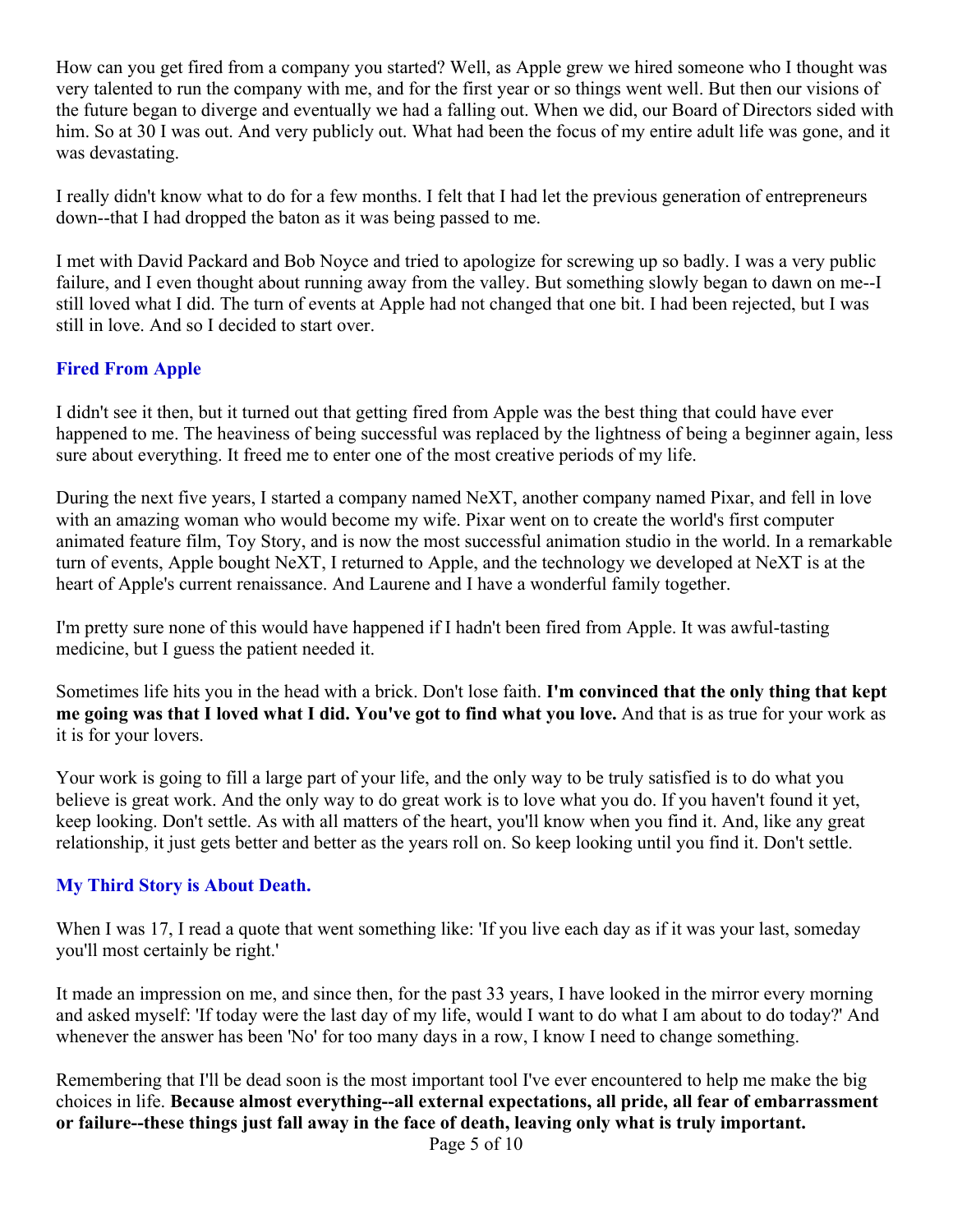Remembering that you are going to die is the best way I know to avoid the trap of thinking you have something to lose. You are already naked. There is no reason not to follow your heart.

## **Diagnosed With Cancer**

About a year ago I was diagnosed with cancer.

I had a scan at 7:30 in the morning, and it clearly showed a tumor on my pancreas. I didn't even know what a pancreas was. The doctors told me this was almost certainly a type of cancer that is incurable, and that I should expect to live no longer than three to six months.

My doctor advised me to go home and get my affairs in order, which is doctor's code for prepare to die. It means to try to tell your kids everything you thought you'd have the next 10 years to tell them in just a few months. It means to make sure everything is buttoned up so that it will be as easy as possible for your family. It means to say your goodbyes.

I lived with that diagnosis all day. Later that evening I had a biopsy, where they stuck an endoscope down my throat, through my stomach and into my intestines, put a needle into my pancreas and got a few cells from the tumor. I was sedated, but my wife, who was there, told me that when they viewed the cells under a microscope the doctors started crying because it turned out to be a very rare form of pancreatic cancer that is curable with surgery.

I had the surgery and I'm fine now.

This was the closest I've been to facing death, and I hope it's the closest I get for a few more decades. Having lived through it, I can now say this to you with a bit more certainty than when death was a useful but purely intellectual concept:

No one wants to die. Even people who want to go to heaven don't want to die to get there. And yet death is the destination we all share. No one has ever escaped it.

And that is as it should be, because Death is very likely the single best invention of Life. It is Life's change agent. It clears out the old to make way for the new. Right now the new is you, but someday not too long from now, you will gradually become the old and be cleared away. Sorry to be so dramatic, but it is quite true.

#### **Your time is limited, so don't waste it living someone else's life. Don't be trapped by dogma--which is living with the results of other people's thinking. Don't let the noise of other's opinions drown out your own inner voice. And most important, have the courage to follow your heart and intuition. They somehow already know what you truly want to become. Everything else is secondary.**

When I was young, there was an amazing publication called The Whole Earth Catalog, which was one of the bibles of my generation. It was created by a fellow named Stewart Brand not far from here in Menlo Park, and he brought it to life with his poetic touch.

This was in the late 1960s, before personal computers and desktop publishing, so it was all made with typewriters, scissors, and Polaroid cameras. It was sort of like Google in paperback form, 35 years before Google came along: it was idealistic, and overflowing with neat tools and great notions.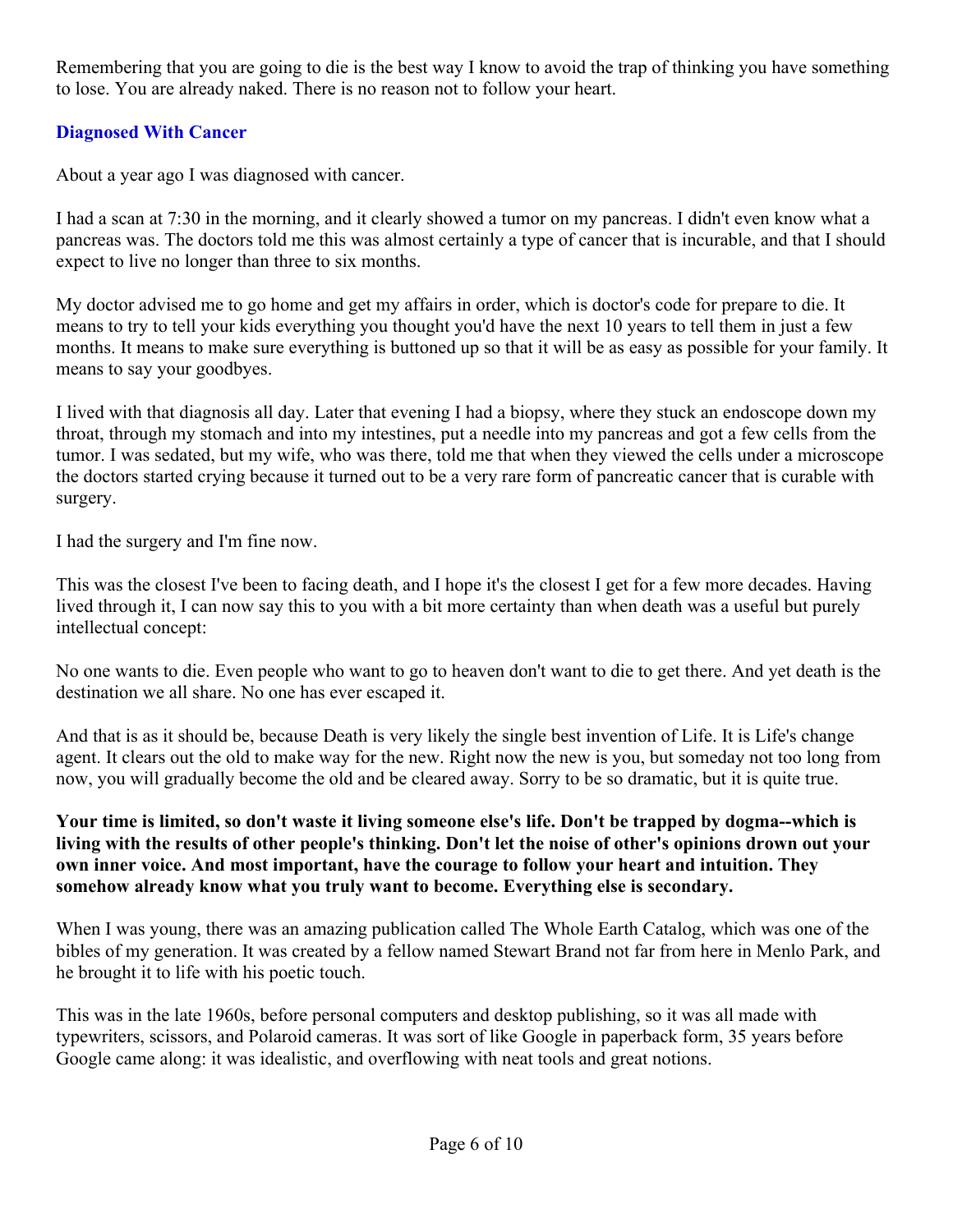Stewart and his team put out several issues of The Whole Earth Catalog, and then when it had run its course, they put out a final issue.

It was the mid-1970s, and I was your age. On the back cover of their final issue was a photograph of an early morning country road, the kind you might find yourself hitchhiking on if you were so adventurous. Beneath it were the words: 'Stay Hungry. Stay Foolish.' It was their farewell message as they signed off. Stay Hungry. Stay Foolish. And I have always wished that for myself. And now, as you graduate to begin anew, I wish that for you.

Stay Hungry. Stay Foolish.

Thank you all very much.

#### **Mike's Rules http://ininblog.blogspot.com/2014/07/mikes-rules.html Saturday July 5, 2014**

I create new rules to give my life more strength. I name the rules "Mike's Rules" because there was a night time staffer at my gym named Mike. He smiled and small talked with the members. He reminded me to begin greetings in a friendly way; moreover, communicate a variety of greetings. I wish him luck pursuing a career in law enforcement.

Here are Mike's Rules:

<b>Complement A Person.</b> Your goals are to recognize the person's presence, make the person smile, and say thank you. For example, complement on the person's boots.

 $$ offering assistance, be a good listener, and being the person to get change to help pay the bill in a restaurant.

 $$ first when communicating to him or her. Sir, miss, ladies, and gentlemen are acceptable.

 $\leq b$  Begin And End In A Friendly Way. $\leq/b$  Greet the people you see for the first time today. Good morning. How's your day? Are you feeling better? Top of the morning. What has been going on? Say goodbye to the people you see for the last time today. Drive safely. Have a good day. Bye guys. Ladies, take care. Add variety to your greetings and endings.

<b>Smile.</b> Self explanatory.

**Subset Sincere Appreciation.**  $\langle b \rangle$  Self explanatory, too.

**Small Talk.** $**S**$ **Small talk is acceptable conversations. Sometimes small talk leads to long conversations.** Small talk can be useful to meet new people.

<b>Be Professional.</b> The most important rule in Mike's rule. Do everything professionally. Be a pro. We see professionals watching sports on television. They're having fun. They're also working. They're performing at the highest professional level.

I add three new rules that are excluded from the original list.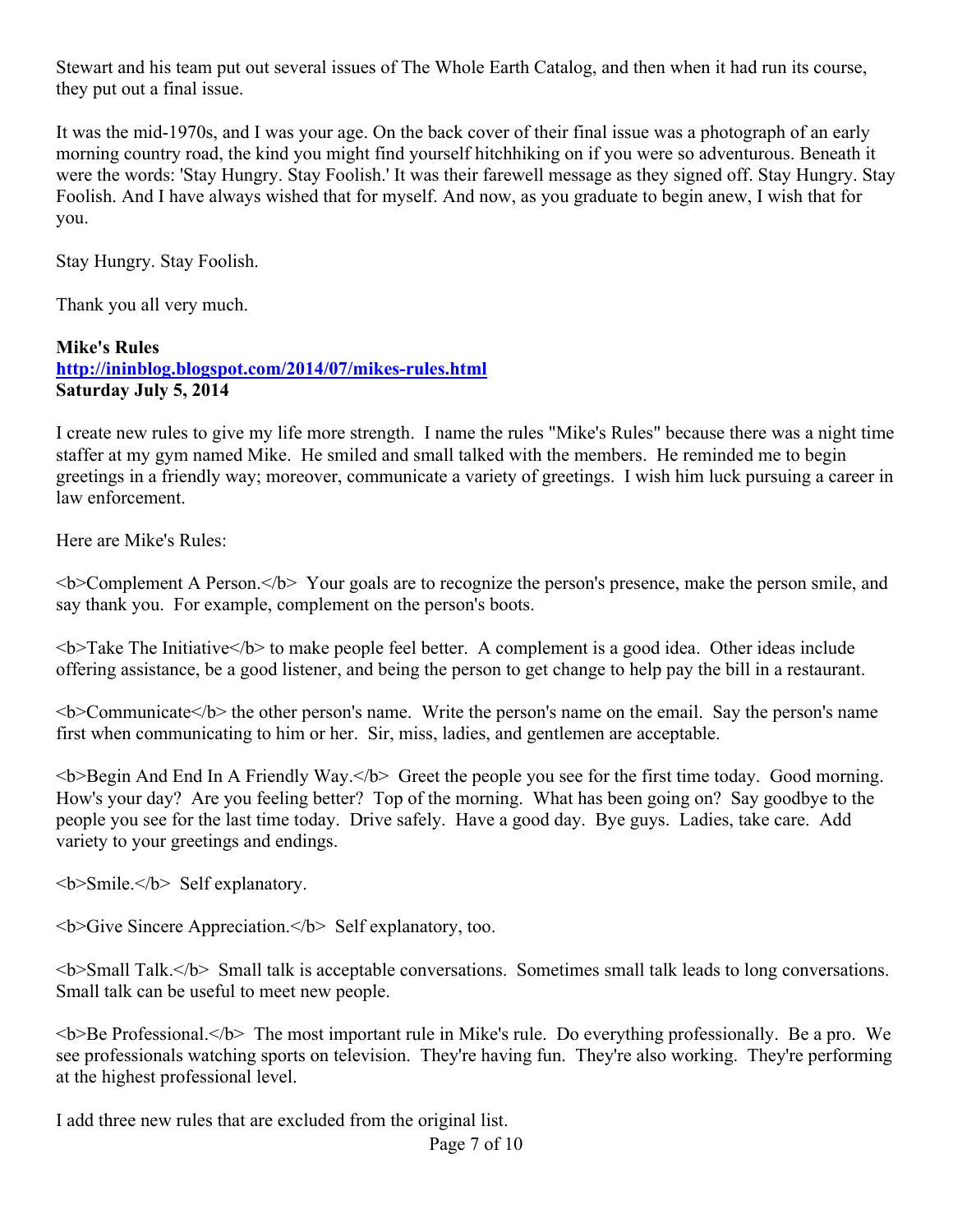$\{\pm 0\}$ Addendum #1: Fake It 'Til You Believe It.  $\langle \pm 0 \rangle$  There are going to be moments you must trust you intuition. Convince yourself you can do it for others to follow. Believe in yourself.

<b>Addendum #2: a quote I remember.</b> "You can choose comfort or you can choose courage, but you cannot have both." --Theodore Roosevelt

<b>Addendum #3. High Power.</b> I pose and present my physical self in the high power.

## **Top Ten Favorite Quotes**

Steve Jobs is quoted many times for his successes. One more quote on intuition: I began to realize that an intuitive understanding and consciousness was more significant than abstract thinking and intellectual logical analysis . . . intuition is a very powerful thing, more powerful than intellect, in my opinion. That's had a big impact on my work.

Here are the top ten favorite quotes I follow to live my life:

<b>10.</b>Well life has a funny way of sneaking up on you; When you think everything's okay and everything's going right; And life has a funny way of helping you out when; You think everything's gone wrong and everything blows up; In your face --Ironic, Alanis Morissette

<b>9.</b>You have enemies? Good. That means you've stood up for something, sometime in your life. – Winston Churchill

<b>8.</b>You can choose comfort or you can choose courage, but you cannot have both. --Theodore Roosevelt

 $$ Abraham Lincoln (Similarly in my words: If I'm going to mess up, I mess up my way. I take responsibility. And I learn from my mess up. Stay foolish.)

**. He has a right to criticize, who has a heart to help. --Abraham Lincoln** 

<b>6.</b> The simplest explanation is probably the correct one. --Occam's Razor

 $5.5$  Wise men talk because they have something to say; fools talk because they have to say something. --Plato

 $\{\pm 0.4$ . $\{\pm 0.4\}$   $\leq$   $\pm 0.5$  **Obi-Wan:** $\leq$   $\pm 0.5$  suggest you try it again, Luke. That time, let go your conscious self . . . and act on instinct.

[Obi-Wan places helmet with blast shield on Luke.]

<b>Luke:</b>With the blast shield down, I can't even see. How am I supposed to fight?

 **Your eyes can deceive you. Don't trust them.** 

--Star Wars IV, A New Hope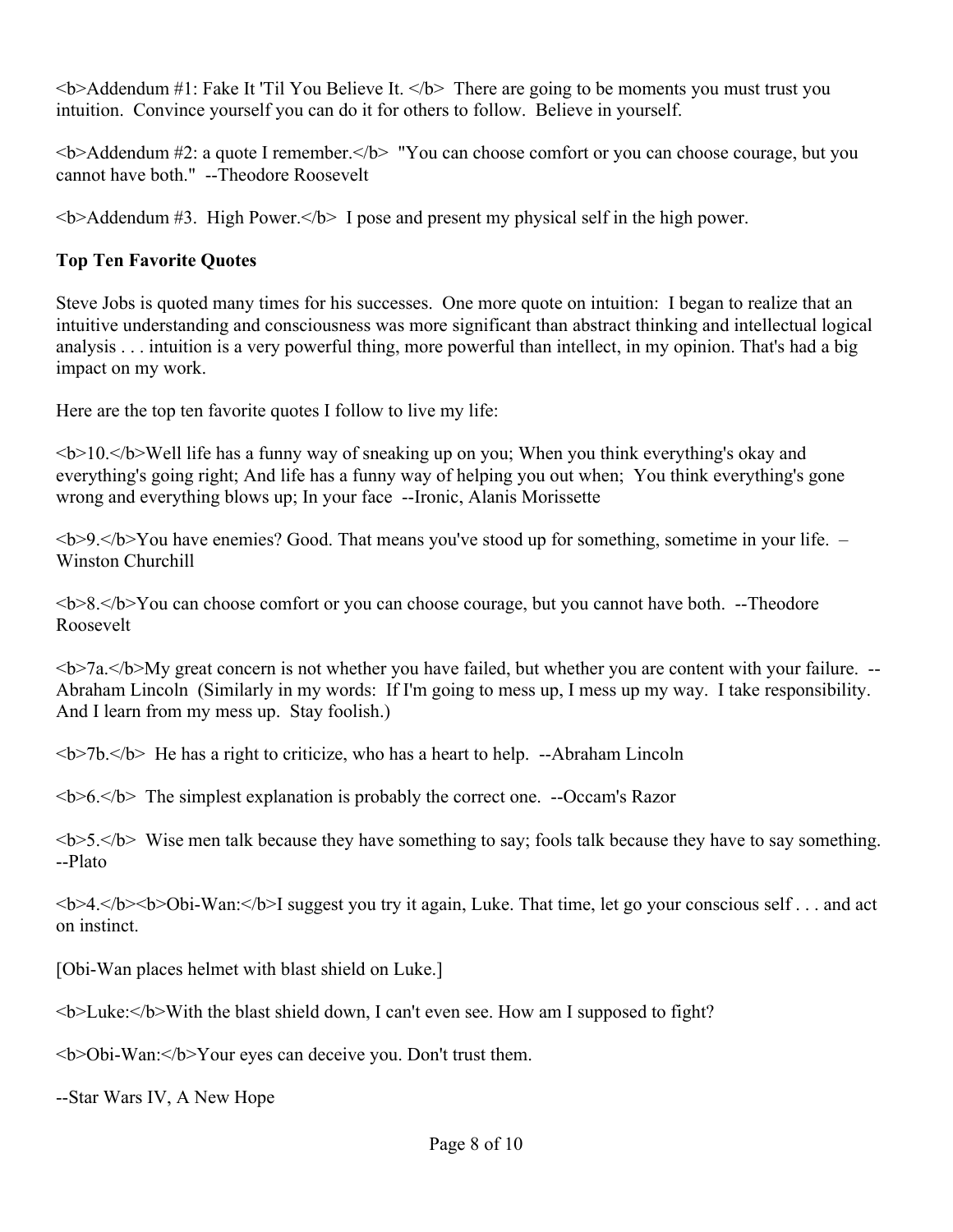<b>3.</b>Let it be, let it be; Let it be, let it be; Whisper words of wisdom; Let it be --Let It Be, The Beatles

<b>2.</b>Even today, I dare not say that I have reached a state of achievement . . . for learning is boundless. -- Bruce Lee

<b>1.</b>I'm starting with the man in the mirror; I'm asking him to change his ways; And no message could have been any clearer; If you want to make the world a better place; Take a look at yourself, and then make a change --Man In The Mirror, Michael Jackson

#### **My Manifesto Jun 11, 2015 http://ininblog.blogspot.com/2015/06/my-manifesto-jun-11-2015.html Thursday June 11, 2015**

I was inspired to write my manifesto when I read NBA MVP Golden State Warriors Stephen Curry tweeted in Nov 2009 he "promise to all the Warrior fans...we will figure this thing out....if it's the last thing we do we will figure it out". The Warriors are playing in the 2015 NBA Finals.

I date the manifesto Jun 11, 2015 because the manifesto is updated at a later date. Some of my promises are completed. Some of my promises are cancelled for any legitimate reason. There are new promises.

Some of these promises below I know what to do. The question is how I complete these promises. Some of these promises improve my life. Some of these promises I need to figure out what to do. It's okay. The completion timeline ranges from months to years. Here are my promises:

 $\{\pm 1. \text{ Get a job.} \leq b$  I'm looking for a job. I accept a contractor job as long as it strengthens my resume. A permanent job is better.

 $\langle b \rangle$  2. New circles of friends.  $\langle b \rangle$  I must meet new people and make new friends. I'm going to attract people. My socializing skills never stop improving. One of the best places to meet new people is events matching my hobbies.

 $\langle b \rangle$ 3. New adventures and new experiences. $\langle b \rangle$  I said it many times. I say it again. There are new adventures to seek. There are new experiences to experience. For example, sky diving, visiting a European country, wine tasting, and hiking new hiking trails.

I include learning life skills part of new adventures and new experiences. I learn basic electricity such as amps and volts. I learn how to solder. I improve my cooking skills. Knots, Morse Code, paper airplanes, sew a button.  $\leftarrow 05/04/20$ 

 $\{\pm 0.4\}$ . Learn new job skills.  $\langle b \rangle$  Job skills is a separate promise. I'm reviewing my Excel, Access, and SQL. I'm learning forecasting, standard deviation, and dashboards. There are new job skills to learn for my next longterm career.

 $5.$  Live independently Freedom  $\leftarrow 03/12/18.5$  It's time to move out. It's time to make my own choices, control more of my life, live a good life consistency, and be more proactive for myself. I find my own residence. I want to organize my own gatherings. Gatherings are a good opportunity to meet new people. I want to organize Mahjong (Riichi) tournaments, board game nights, TV & movie marathons, social gatherings, and Chow Mein potluck.